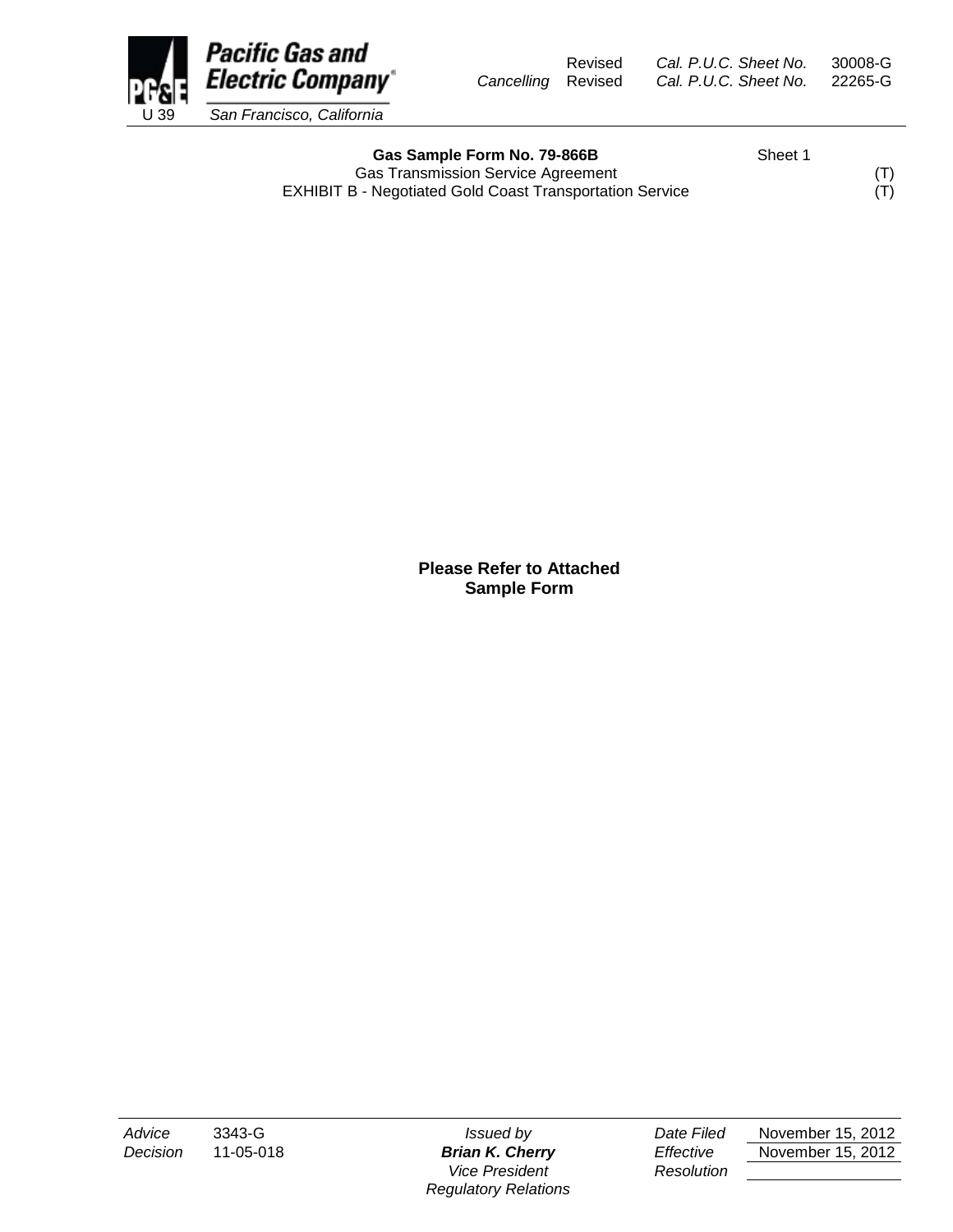EXHIBIT: GAS TRANSMISSION SERVICE AGREEMENT: CUSTOMER NAME:



## **GAS TRANSMISSION SERVICE AGREEMENT EXHIBIT B NEGOTIATED GOLD COAST TRANSPORTATION SERVICE**

This Exhibit may be used to arrange transportation service provided under one of the following Rate Schedules: G-NAA, G-NAAOFF, G-NFT, G-NFTOFF.

Customer must execute or previously have executed a currently effective Gas Transmission Service Agreement (GTSA) with PG&E before this Exhibit has any legal effect. Once executed, this Exhibit shall be made part of and be subject to all terms and conditions of the GTSA executed by and between PG&E and Customer, and service hereunder shall be rendered in accordance with the terms of the Applicable Rate Schedule identified below, or superseding Rate Schedule(s), and all applicable PG&E gas Rules in effect during the term of this Exhibit.

APPLICABLE RATE SCHEDULE: \_\_\_\_\_\_\_\_\_\_\_\_\_\_\_\_\_\_\_\_\_\_\_\_\_\_\_\_\_\_\_\_\_ PATH:  $\blacksquare$ TERM: \_\_\_\_\_\_\_\_\_\_\_\_\_ to \_\_\_\_\_\_\_\_\_\_\_\_\_ MAXIMUM DAILY QUANTITY: \_\_\_\_\_\_\_\_\_\_\_\_\_\_Dth/day

NEGOTIATED RATES:

If Customer's Applicable Rate Schedule is G-NFTOFF or G-NAAOFF, it is Customer's intention that the gas transported pursuant to this Exhibit  $\_\,$  is / is not  $\_\,$  destined for ultimate consumption within the state of California.

Section IX and X of California Public Utilities Commission General Order 96-A do not apply to this Exhibit.